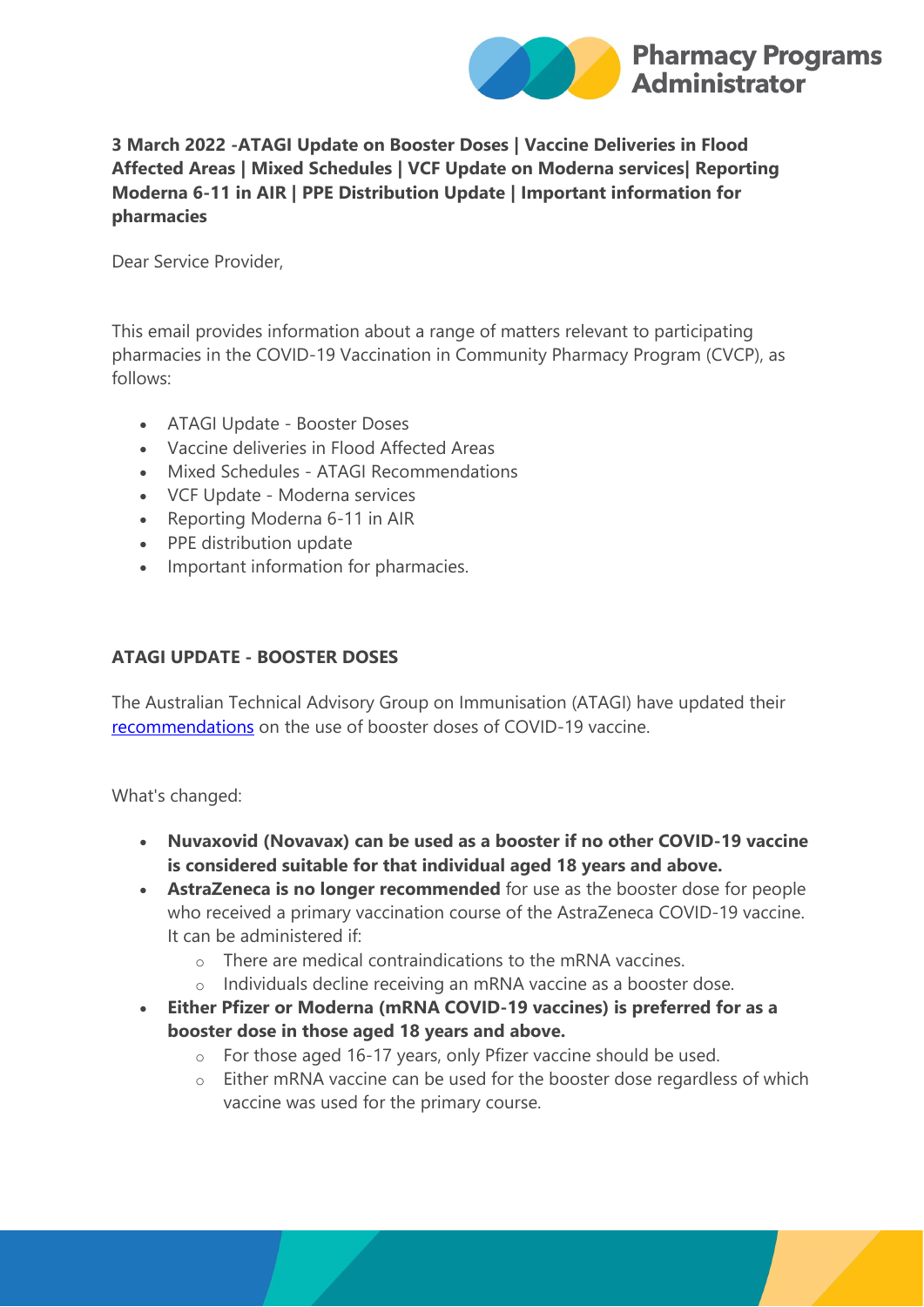

## **VACCINE DELIVERIES IN FLOOD AFFECTED AREAS**

- **Deliveries are affected to flood areas** in Queensland and New South Wales.
- The Vaccine Operations Centre (VOC) is working with the QLD and NSW Health Departments and the Delivery Partners to provide alternate means for COVID vaccine deliveries.
- **Pharmacies will be contacted where their deliveries are impacted by floods.**
- Redelivery of vaccines and consumables will be organised when it is safe to do so, and when it is suitable for the pharmacy.
- **Further information will be provided as the situation changes.**

## **MIXED SCHEDULES - ATAGI RECOMMENDATIONS**

- Four COVID-19 vaccines are available for use in a mixed dose schedule Pfizer, Moderna, AstraZeneca and Novavax.
- While ATAGI recommends using the same COVID-19 vaccine for a primary course, **mixed schedules (i.e. using an alternative vaccine brand for Dose 2) is permissible for a range of reasons,** such as specific medical contraindications.
- Refer to [ATAGI's Clinical Guidance about mixed dosing.](https://protect-au.mimecast.com/s/ZpStCgZ0o2CP7M0f2PtzJ?domain=health.gov.au)

## **VCF Moderna Update**

- From Monday 7 March, the Vaccine Clinic Finder will display two vaccine types for sites administering Moderna nationally. These are Moderna (for people aged 6- 11) and Moderna (for people aged 12+).
- If you do not wish to administer to the 6-11 age group, please let the Taskforce know and this service will be removed.
- **To have a service removed, please contact** [pcdvcf@health.gov.au.](mailto:pcdvcf@health.gov.au)
- If you have further questions about VCF Connect, please contact [CV19.Products@health.gov.au](mailto:CV19.Products@health.gov.au) or 1800 316 375.
- FAQs can also be found on the [PPA website.](https://www.ppaonline.com.au/wp-content/uploads/2022/03/Vaccine-Clinic-Finder-and-VCF-Connect-FAQs.pdf)

## **REPORTING MODERNA 6-11yo IN AIR**

- When reporting in AIR, use the vaccine code *'MODERN'* for administration of Moderna vaccinations for individuals 6-11 years old. *(Same vaccine code as for Moderna 12+).*
- Please use the latest version of your clinical software to meet reporting requirements.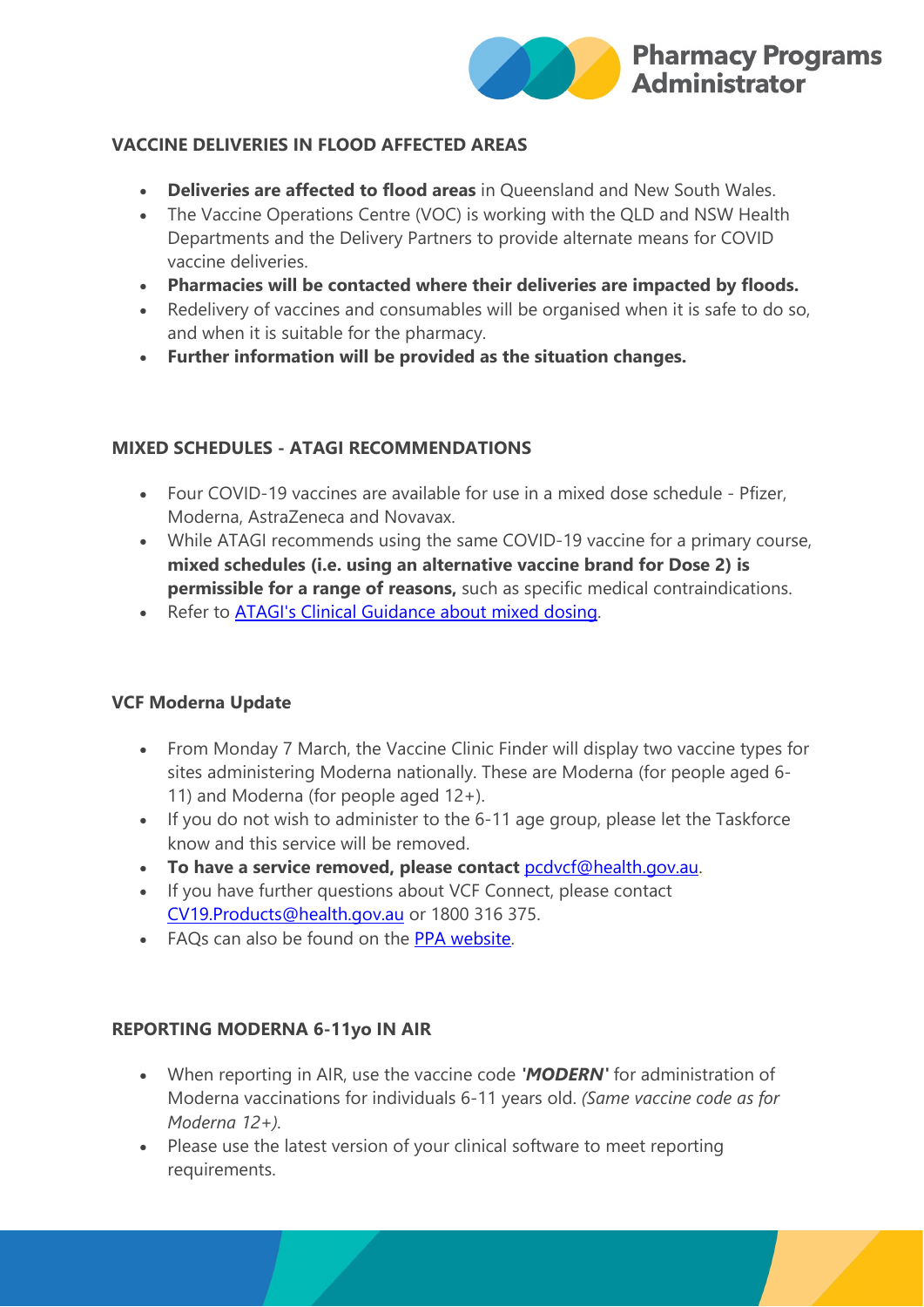

#### **PPE DISTRIBUTION UPDATE**

- PPE bundles are free to immunising pharmacists as made available from the National Medical Stockpile.
- Soon, **PPE deliveries will be made directly to pharmacies**, removing the requirement for PHNs to be an intermediatory distributor.
- There will be a transition phase over the next four weeks while PHNs run down current PPE stock levels.

Importantly:

• Pharmacies should read the latest [PPE Fact Sheet](https://protect-au.mimecast.com/s/TcHNCjZ1r8ClvW5i7xDGR?domain=health.gov.au) on **completing the new pharmacy PPE order through their PHN.**

## **IMPORTANT INFORMATION FOR PHARMACIES**

#### **Excess Stock on Hand - Order Approval**

- Vaccine orders are assessed against Stock on Hand reports in CVAS.
- You are encouraged to consider current stock levels before placing further vaccine orders to minimise any vaccine wastage.
- The Taskforce reviews vaccine orders that exceed two or more times their fortnightly allocation for a given vaccine product.
	- o You may receive a **warning message** in CVAS if your requested vaccine order is close to thresholds against your Stock on Hand report.
	- o You may be requested to **provide a reason** in CVAS why you require large amounts of vaccine stock.
- **CVAS will post an email advising if your order has been approved or rejected.**
- Reasonable requests for additional vaccine orders will be considered on a caseby-case basis.

## **Vaccine orders only**

- Pharmacies are able to order vaccines only in CVAS if consumables are not required.
- $\cdot$  In CVAS $\cdot$